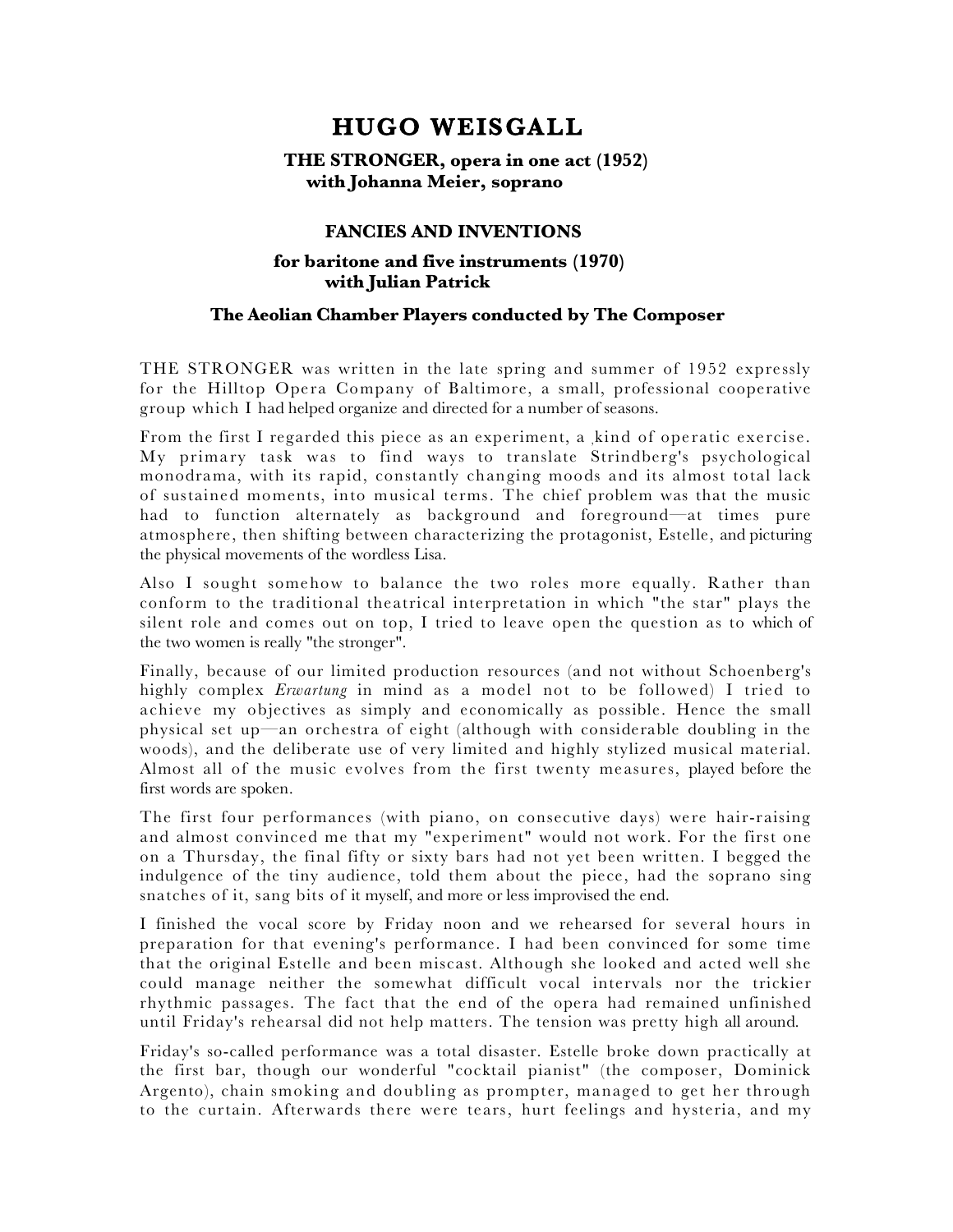role as villain became clear when Estelle's husband threatened to beat me up. Saturday's performance had to be cancelled and another work substituted to make up our double bill At this point I decided to make a clean sweep. I fired Estelle and asked Eva Bober, the understudy, if she would undertake the role for Sunday's matinee our most important performance of the run. She agreed. After singing Saturday evening—I no longer recall what role—Eva sat with Dominick and me, fortified by endless supplies of coffee, Dominick still chain-smoking, Nathalie, my wife, giving moral support as well as sitting in for the silent role, and proceeded to work all night to get the music memorized and to make major staging adjustments. We quit about five in the morning, not so much because of the 4 o'clock performance as because of the dress rehearsal called for 1 p.m. The performance went off as scheduled and somehow seemed to work. THE STRONGER has remained my most frequently performed opera.

Though THE STRONGER was originally designed to be coupled with my first opera THE TENOR, I later decided to make it one of a trilogy of short works to fill an evening. One other of these has been composed to date, my verbatim setting of Yeats' *Purgatory* (1958).

#### Hugo Weisgall

FANCIES AND INVENTIONS, for baritone and five instruments, is a work of large scope, lasting almost 25 minutes. The composer has carefully chosen nine poems from the *Hesperides* of Robert Herrick to provide contrast and variety and perhaps a bit of unconscious autobiography. Several themes run through the cycle. Bitterness toward critics is juxtaposed with the soothing qualities of music; love is viewed through the eyes of an old man. The placement of the songs presents a kind of argument-resolution idea. The harshly declaimed *To Criticks* for piano and voice alone is immediately followed by *Soft Musick,* its resolution. The flower-song duets act as nostalgic interludes, and employ deliberately archaic-sounding devices, such as the choral prelude technique in *To Daffadifls.*

In this work, Weisgall has made the voice a virtuoso instrument employing a wide range, long sustained lines, intricate melismatic passagework, and operatic declamation. Similarly, each instrument is treated as a soloist as well as a member of the close-knit ensemble. The instrumental style is varied from song to song. Sometimes one hears delicate chamber music and sometimes orchestral textures. Every instrument has a chance to "show off".

The last song of the cycle is a kind of microcosm of the main ideas. The argument is resolved by the "soule-melting Lullabies" after a big orchestral climax, and the cycle is rounded out with the "chiming spheres" music that had first appeared in *To the Detracter.*

The composer writes:

"This work achieved its over-all formal structure some time after I had finally decided to set a series of poems with differing subject matter, but all by a single poet. I realized that what I wanted to do in this instance was to write a group of pieces which, together, would make up a whole, but in which the individual challenges were primarily musical and not dramatic ones. Hence the title. Both words have definite musical connotations as well as nonmusical meanings. *Fancy* refers to a form found frequently in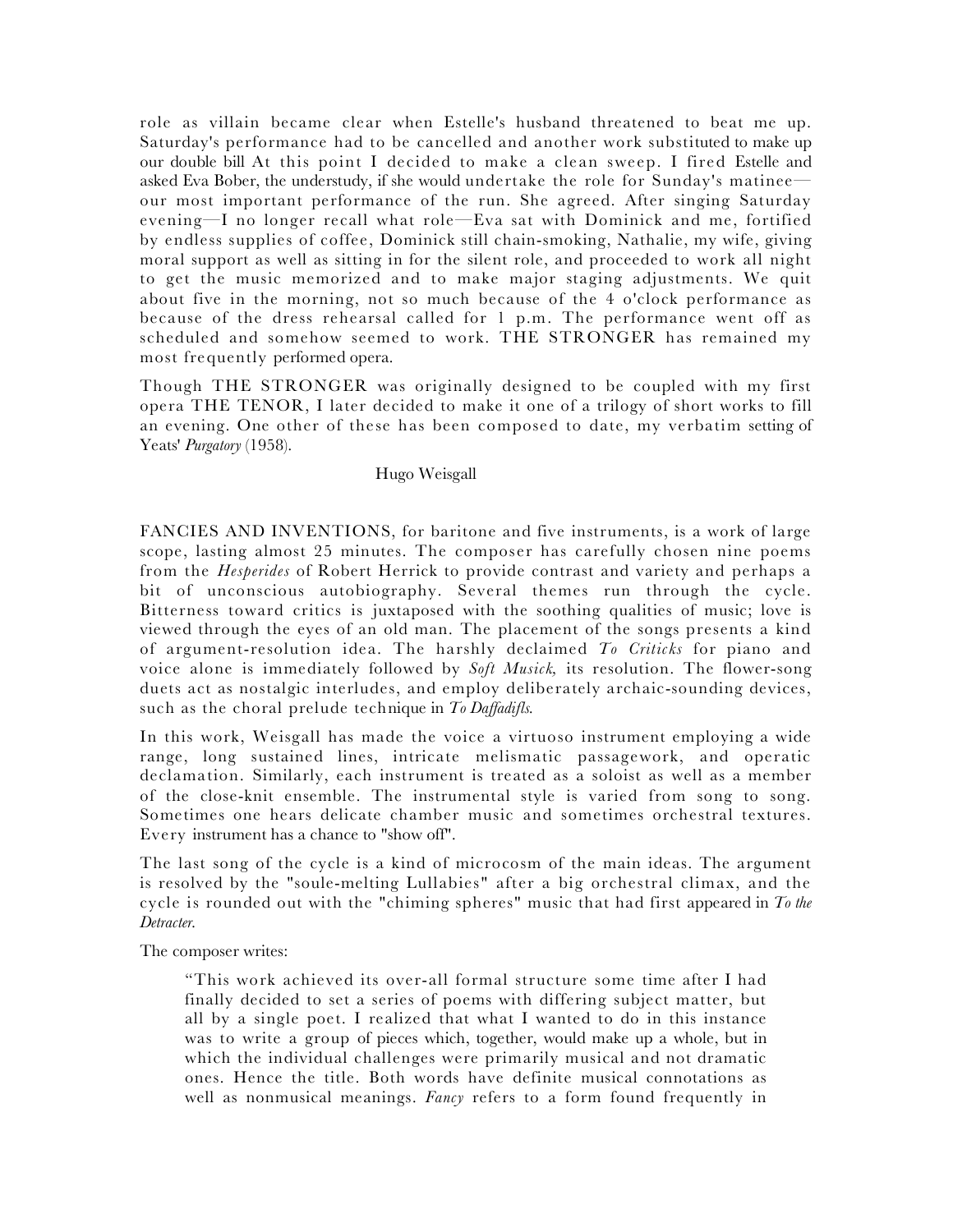17th century English instrumental music, and *Invention,* of course, harks back to Bach. Though neither of these terms is traditionally associated with vocal music, I chose to use them this way because the separate songs making up the cycle do resemble fantasias or Bach-like inventions.

"The work is dedicated to Randolph S. Rothschild as a token of gratitude for his many years of continued artistic support and friendship."

It was commissioned by the Baltimore Chamber Music Society.

HUGO WEISGALL has devoted most of his professional life to the study and creation of opera and vocal music. He was born in Czechoslovakia in 1912 of Germanspeaking Jewish parents. Singing was a part of his daily life; his father was a singer, in fact is still a practicing cantor in Baltimore, where the family settled in 1920. Even as a child he was familiar with the Schubert-to-Mahler song tradition as well as the major operatic literature, and he played the piano as his father sang. He has produced a large body of vocal works including six operas, numerous songs and choral works, and three song cycles: *Soldier Songs* (1946), *A Garden Eastward* (1952) and *Fancies and Inventions* (1970).

His opera, THE TENOR, may be heard on CRI 197.

JOHANNA MEIER was destined for a stage career from the age of five weeks, when she made her debut in the Black Hills Passion Play, which her parents produced and directed. She has since starred in opera throughout the U.S.A., and has sung leading roles at the New York City Opera. JULIAN PATRICK has also made numerous appearances in American opera. In addition to his nation-wide appearances, Mr. Patrick created the roles of George in Carlisle Floyd's Of Mice *and Men,* and of Don in Hugo Weisgall's *Nine Rivers* From *Jordan* as well as the work he sings on this record.

THE AEOLIAN CHAMBER PLAYERS are among the finest interpreters of contemporary music. Members on this recording are Lewis Kaplan, John Graham, Jonathan Abramowitz, David Walter, Lloyd A. Green, Albert Gerald Regni, Ronald K. Anderson, Walter Ponce.

 *(Original liner notes from CRI LP jacket)*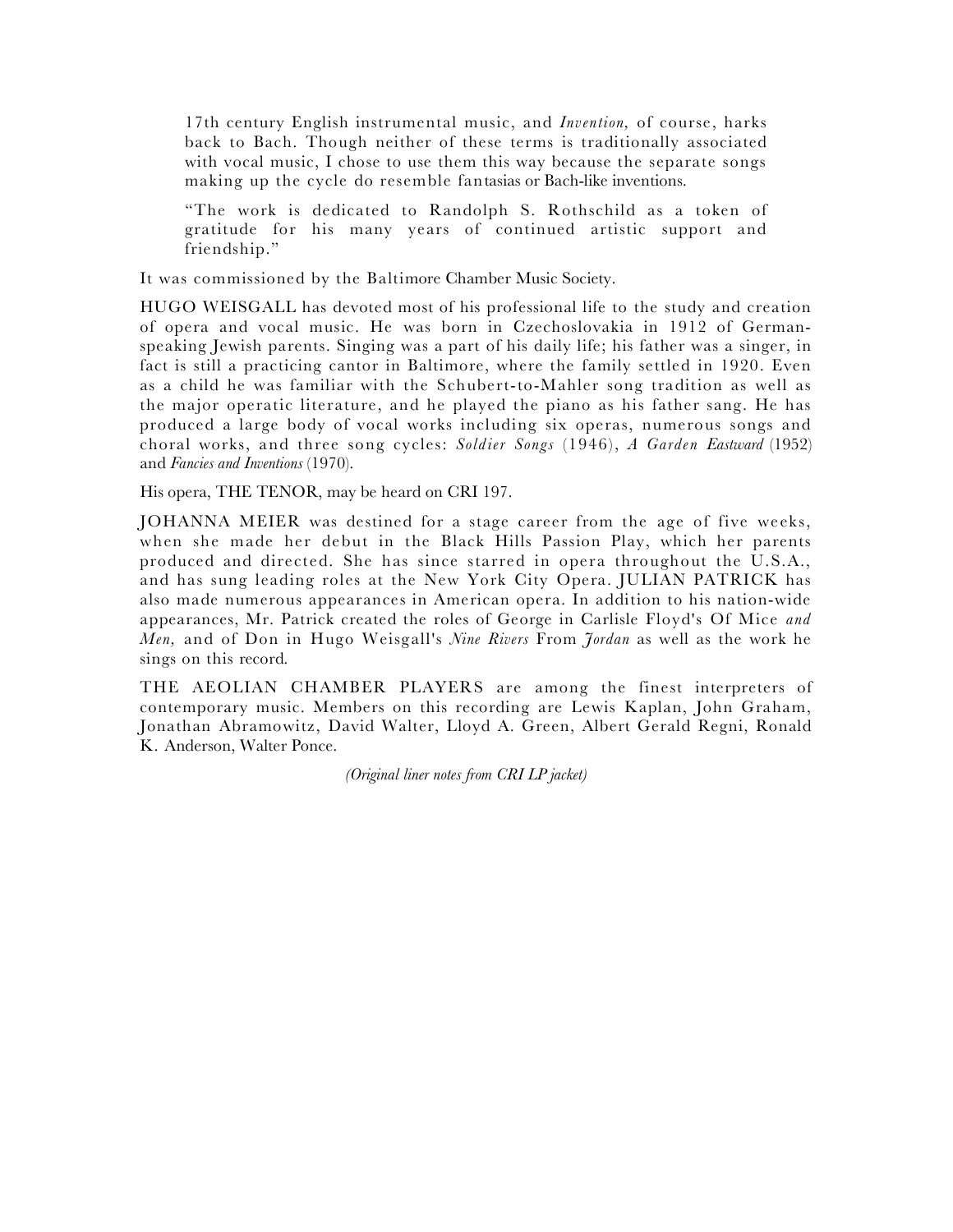# **THE STRONGER**

#### **by Hugo Weisgall**

## **based on the play by August Strindberg**

## **libretto by Richard Hart**

*The scene is a quiet, uptown bar late on the afternoon of Christmas Eve.*

ESTELLE *(entering)*

Lisa, darling, how nice to see you. But sitting all by yourself Like a bachelor at his club! I do hate seeing anyone alone on Christmas Eve in a restaurant.

*(She* seats herself *and piles the table high with her shopping.)*

May I sit down? Even if you *like* to be alone I don't think it wholesome.

I can't bear people Who aren't serious about Christmas.

It reminds me of a wedding party I once saw in a Paris restaurant,

The bride was reading "La *Mode".* And the groom was playing billiards with the witnesses. The French are so cold blooded, really.

*(She pauses as though expecting a reply and, as none is forthcoming, continues uncomfortably.)*

I know you're bored with Christmas. I suppose it's only the children who keep me at it year after year. I work like a slave for weeks; Every morning I'm in town shopping,

And then, ungrateful little wretches,

 They'll drag us out of bed at dawn tomorrow morning. But don't you want to see some of those marvelous things?

*(She rummages among the boxes and pulls out the following gifts.)*

Isn't this a sweet infant? She'll do anything but throw fits and cut teeth! We never had anything like that.

And here's a pair of slippers for Harold, Maroon, I hate maroon; But he must have everything that one color, slippers, ties, dressing gown.

*(She puts a hand in each slipper and walks them across the table.)*

See what small feet he has, seven and a half.... But not effeminate!

The way he walks up and down, up and down, up and down, Like the tiger, in the zoo.

*(insinuatingly)*

Of course you've never seen him that way.

In dressing gown and slippers. When he loses his temper

He really stomps!

*(Imitating her husband's baritone.)*

"Damn it all! Who stole the bulb from my study lamp again?"

Or when the thermostat breaks down. And cold drafts run along the floor.

*(Imitating again*)

"My god, my feet are freezing while a fortune in oil goes up in smoke!" But I am mean, Baring his little weaknesses in public! He's almost perfect, really.

What are you laughing at?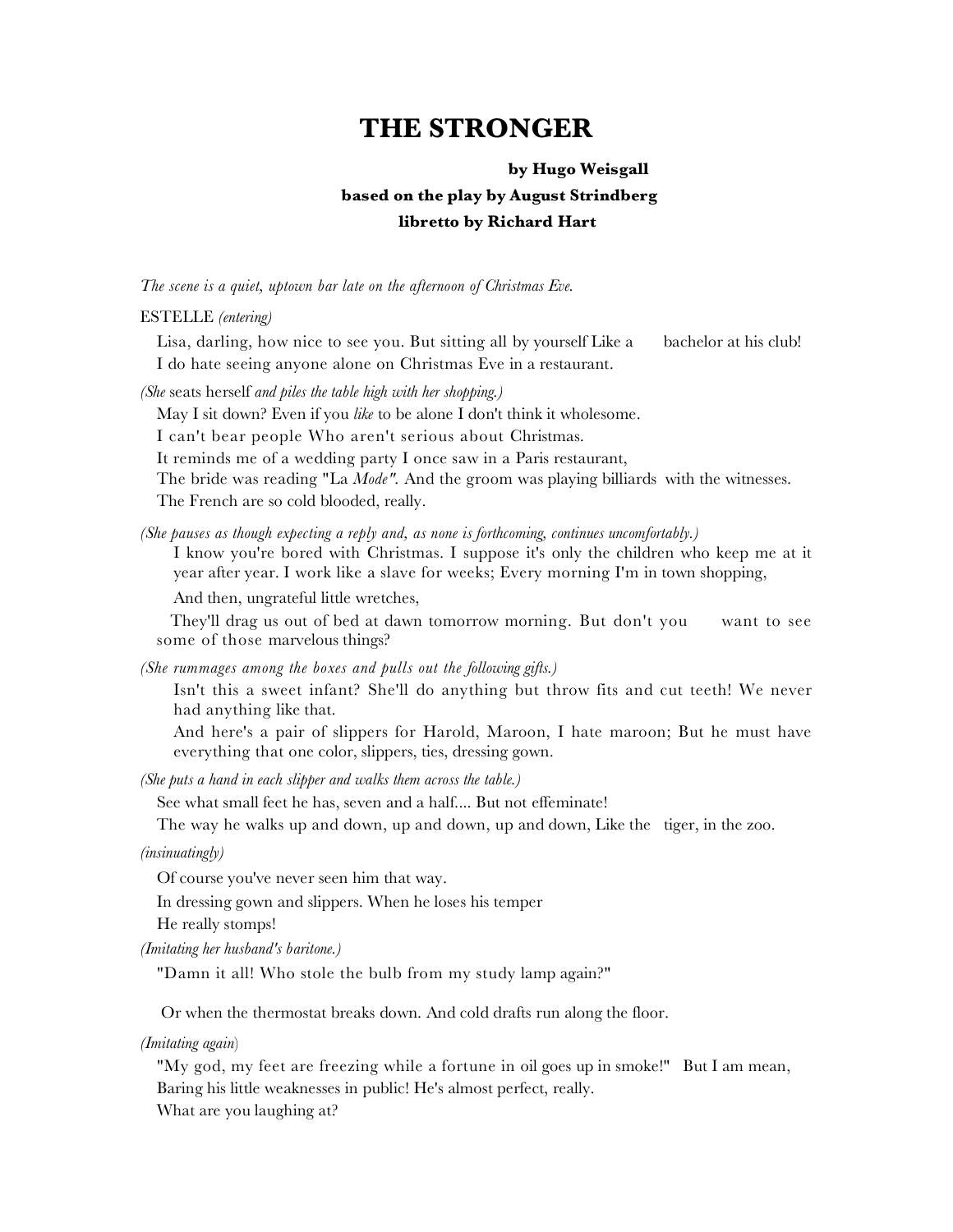I know he's only human. But I can depend on Harold. Not that he isn't subject to temptation. I know because he tells me and we laugh about it.

That little beast Audrey . . . She made a play for him the last time I was on the road. I'd have clawed out her eyes.

I'm glad I heard about it first from him. And not from my dear, dear friends. And she's not the only one. Why should they all make passes at my poor husband?

Maybe they think because he's a producer

He'll give them jobs and build them into stars. Why does every snip of a debutante fancy herself as another Ponselle? Maybe you tried it once. But then he never cared for you. And you never appreciated him.

*(She pauses, embarrassed.)*

But there I go, being catty again. Let's look at some more of these nice things.

(*She opens a box, shows a set of toy soldiers.)* 

Aren't these the cutest little soldiers?

Ha-ha-ha-ha!! And this hunting knife for Freddie,

(*She draws a wicked-looking blade from its sheath and makes a fierce little stabbing gesture across the table.)*

Just like the real thing. Oh, did I frighten you? Dear Lisa, You know I couldn't hurt a mosquito. But *you* could.

You could slip a knife between my ribs and not turn one beautiful golden hair.

I don't know why you should dislike me. Yes, I do.

You're still brooding about that mix-up over old Max and me.

And how I "stole" your part. I know it isn't true; But you, you sphinx, I know you still suspect me, And it's so unfair.

*(She raises a hand as if to ward off an interruption.)* 

What does it matter, anyhow? I'm out of all that,

Now and forever. Lisa, come and spend the evening with us.

If only to show you're not angry. I hate to think of us as enemies. Just because I spoiled your little scheme that once.

(*A pause, Estelle leans forward and looks searchingly into the other's face.)*

It was so strange the way we met. At first I was afraid of you. So much afraid I didn't dare to let you out of sight again —

No matter how I planned my day I always ended, I always ended somewhere near you. I didn't have the courage to hate you. So I became your friend.

But when you call'd on Harold and me something was wrong. I saw he didn't like you. And it annoyed me like a tight shoe.

I asked him to be nice to you

But it was no good. Until you were engaged.

Then, then you became fast friends.

*(Again she raises her hand.)*

No, don't interrupt!

It was all so strange, so very strange. As though the two of you had been afraid to show how you really felt until it was safe. And yet I wasn't jealous, no, not yet. And at Freddie's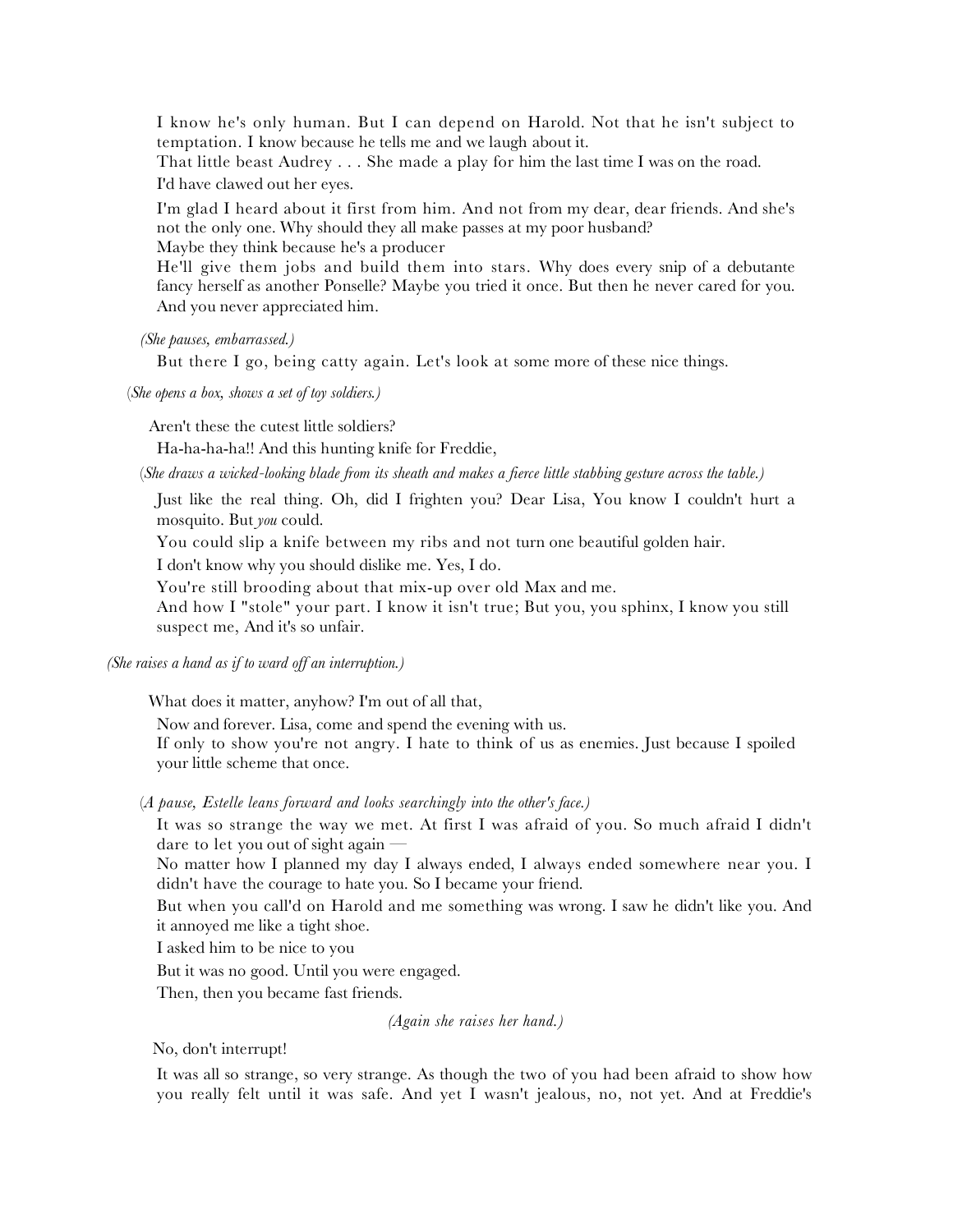christening.

When you were Godmother, I made Harold kiss you, as he did,

You were embarrassed, both of you.

You turned quite red, and he, he was **pale.** I scarcely noticed at the time, I haven't thought about it since.

I never really thought of it till now!

(*She rises impulsively.)*

Why don't you speak? You haven't said a single word. You just let me talk! You sit and stare like, like a spider catching files.

*(With a note of hysteria.)*

Your eyes have drawn out thoughts; Thoughts that I was never conscious of.

Why did you break your engagement? Why won't you visit us tonight?

You needn't say a single word.

 All at once it's clear to me. It all fits together. The whole under-handed business. Why must all his things be this horrid color, like dried blood?

(*She brushes the slippers off the table.)*

Because it's your favorite —

You're wearing it tonight. Why must we go to the mountains every year? Because you can't stand the smell of the sea. That's why my boy's name is Frederick because it was your father's name.

That's why I read your favorite books, and eat your ghastly food,

And drink your drinks, damned Martinis horrid, bitter things

*(Knocks her glass off the table.)*

You made me swallow ev'rything. Even your warped desires

(*She seizes the other woman's untouched Martini and gulps it down.)*

*(Tears of self-pity show in* her eyes. *She sits down.)*

I couldn't run away. You were always beside me, I was never free of you. Even when I slept, I've dreamed I was in the water, my feet bound, striking out with my arms, but sinking down, down, down, down to the darkest depths. And there you lay in wait, a monster crab, reaching out with your claws. And I'm there now. Here I am, half dead with jealousy. While you just sit, silent and indifferent. You don't care if it's snowing or if the moon is out whether it's Christmas or the middle of July.

Happy or unhappy, it's all one to you.

You are incapable of hate. And you don't know how to love.

Here you sit and wait. Here you sit and wait in your cozy little corner reading the papers to see who's in trouble. Whose marriage is breaking up, whose show is closing. Here you draw in your silly little victims

And let them talk themselves out; Here you take your secret, little tributes

Poor Lisa, really, You know, I pity you,

You *must* be unhappy in your lifeless way. I should be angry with you. But I'm not. Who could be angry with a dead woman? And as for Harold. Why should I worry if you or someone else taught me to drink Martinis?

(*She drains the last few drops of the drink.)*

taught me to drink Martinis?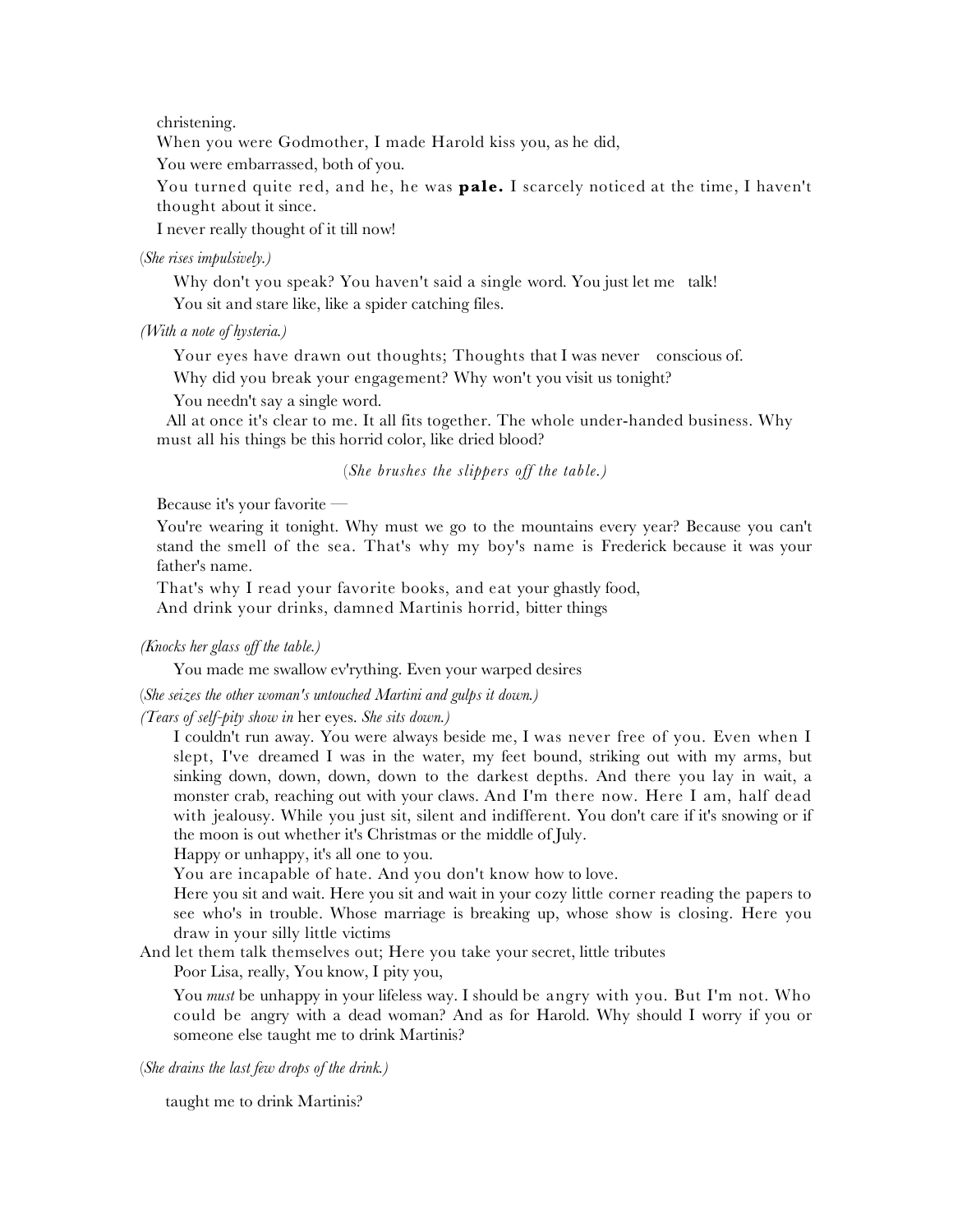They're always chic and never fattening.

And if I learned to dress from you. So much the better .. .

It helps me hold my husband.

My gain is your loss. Yes, I think you have lost him entirely.

Of course you meant for me to break with him; But, you see, I have a thick skin, I never would do that. Suppose he did love you once? I'm not that narrow-minded and besides it was exciting to have a man that someone wanted more than I did. You never took anything from me, you only gave.

*(Gaily)*

And now who's holding the cards? For a while it seems that you did.

For a while you held his love. But it belonged to me. Frederick was a name you gave. But the flesh is mine.

(*Almost speaking.)*

Why are you always so silent?

I used to think it was because you were the stronger; But the simple truth is that you had no words worth saying — Your mind and heart are empty.

(*She bends to pick up the slippers, speaking calmly, almost pleasantly.)*

I'm going home now and take his slippers with me.

You couldn't learn from others. Could you? You couldn't twist and bend. So, like a dry reed, you broke. Thanks, Lisa.

Thanks for all your help.

I think you taught me how to love my husband.

*(*She gathers her packages and begins to leave, then turns.) Oh, and yes, yes, Merry Christmas.

(*She leaves.)*

#### **FANCIES AND INVENTIONS, FOR BARITONE AND FIVE INSTRUMENTS (1970)**

Texts of Poems

#### from

The Hesperides of Robert Herrick (1648)

1. TO CRITICKS (piano)

lie write, because lie give You Criticks means to live: For sho'd I not supply The Cause, th' effect wo'd die.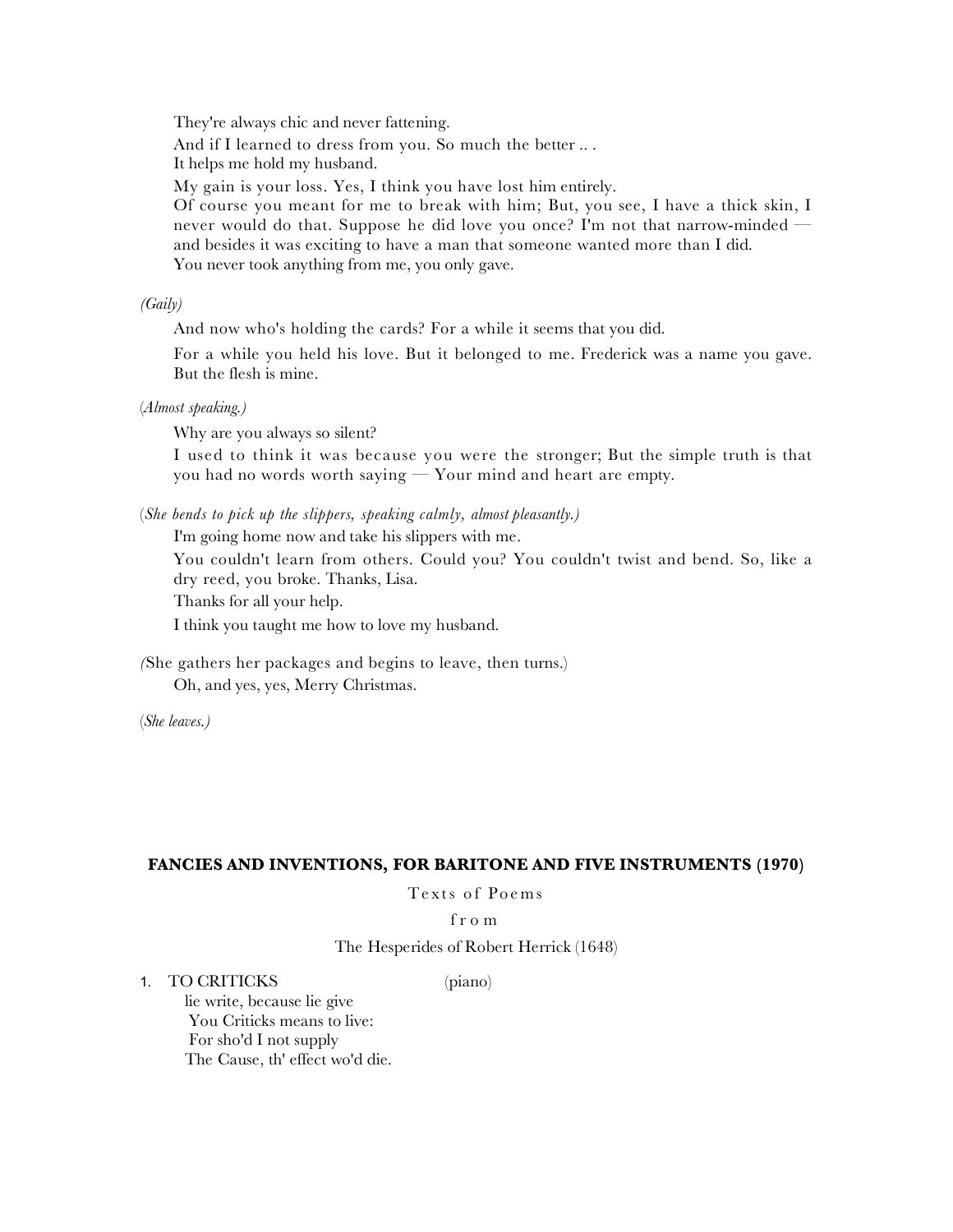#### 2. SOFT MUSICK

(flute, clarinet, viola and cello) The mellow touch of musick most doth wound The soule, when it doth rather sigh, then sound.

#### 3. TO DAFFADILLS

(clarinet and cello) Faire Daffadills, we weep to see You haste away so soone: As yet the early-rising Sun Has not attain'd his Noone. Stay, stay, Until! the hasting day Has run But to the Even-song; And, having pray'd together, we Will go with you along. We have short time to stay, as you, We have as short a Spring; As quick a growth to meet Decay, As you, or any thing. We die. As your hours doe, and drie Away, Like to the Summers, raine; Or as the pearles of Mornings dew Ne'r to be found againe

## 4. TO HIS MISTRESSE OBJECTING

TO HIM NEITHER TOYING OR TALKING (flute, clarinet, viola, cello and piano) You say I love not, 'cause I doe not play Still with your curies, and kisse the time away. You blame me too, because I cann't devise Some sport, to please those Babies in your eyes: By *Loves Religion,* I must here confesse it, The most I love, when I the least expresse it. *Small griefs find tongues:* Full Casques are ever found To give (if any, yet) but little sound. *Deep waters, noyse-lesse are*; And this we know, *That chiding streams betray small depth below.*  So when Love speechlesse is, she doth expresse A depth in love, and that depth, bottomlesse. Now since my love is tongue-lesse, know me such, Who speak but little, 'cause I love so much.